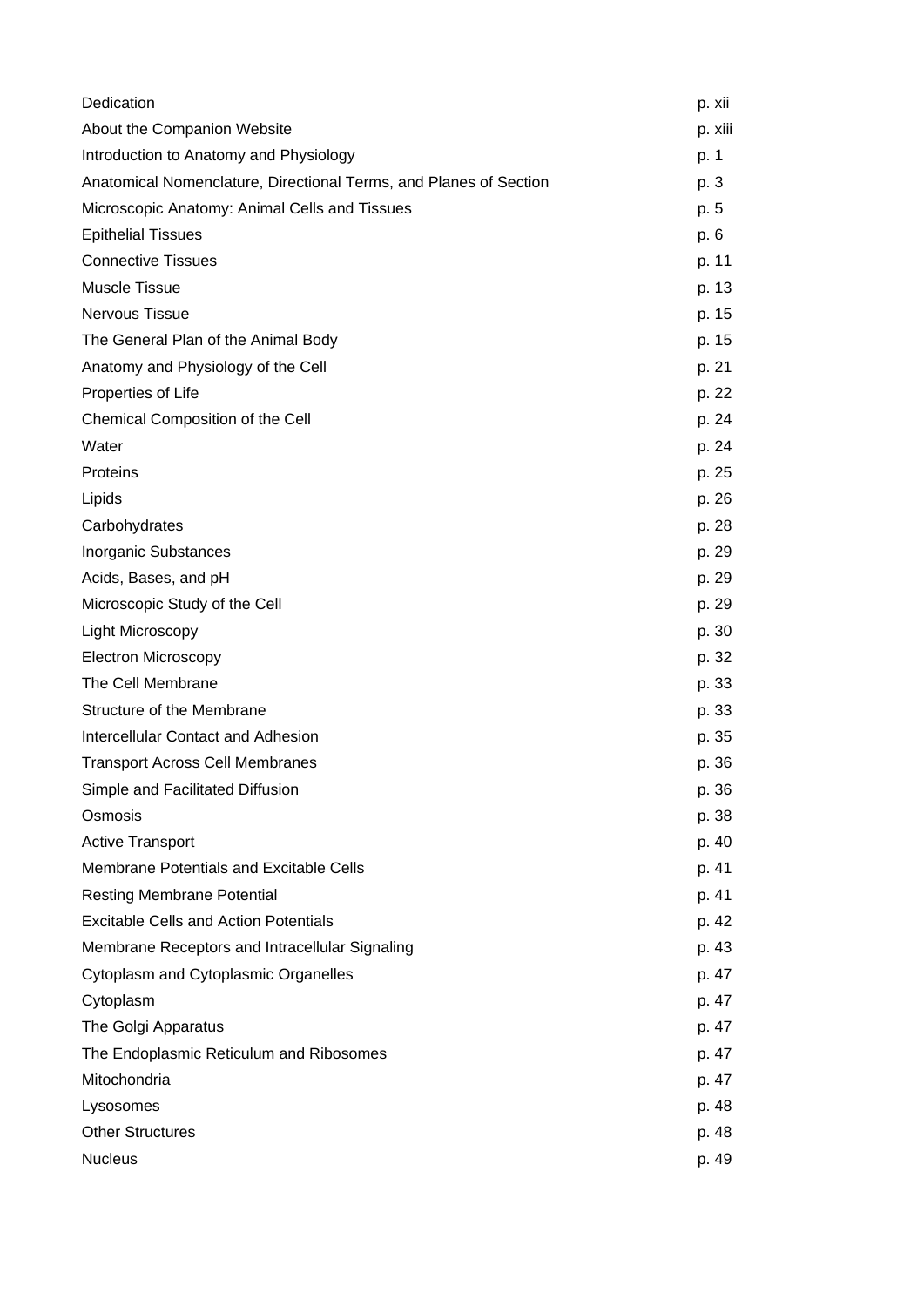| <b>Structure of the Nucleus</b>                        | p. 49  |
|--------------------------------------------------------|--------|
| DNA and DNA Replication                                | p. 50  |
| RNA: Transcription and Translation                     | p. 51  |
| Biotechnology                                          | p. 53  |
| <b>Cell Division</b>                                   | p. 55  |
| <b>Mitosis</b>                                         | p. 55  |
| <b>Meiosis</b>                                         | p. 56  |
| Regulation of Cell Growth and Replication              | p. 57  |
| Embryology                                             | p. 59  |
| Development of Germ Layers                             | p. 60  |
| Principles of Differentiation                          | p. 63  |
| Neurulation                                            | p. 63  |
| <b>Mesodermal Differentiation</b>                      | p. 64  |
| Teratogenesis                                          | p. 66  |
| The Skeletal System                                    | p. 69  |
| <b>Functions of Bones</b>                              | p. 70  |
| Terminology                                            | p. 70  |
| Classification of Bones According to Gross appearance  | p. 73  |
| <b>Axial Skeleton</b>                                  | p. 75  |
| Skull                                                  | p. 75  |
| Vertebral Column                                       | p. 79  |
| <b>Sternum and Ribs</b>                                | p. 82  |
| Appendicular Skeleton                                  | p. 83  |
| <b>Thoracic Limbs</b>                                  | p. 83  |
| Pelvic Limbs                                           | p. 87  |
| Microscopic Anatomy and Growth and Development of Bone | p. 91  |
| Microscopic Anatomy and Formation of Bone              | p. 92  |
| Ossification                                           | p. 94  |
| Endochondral (Intracartilaginous) Ossification         | p. 94  |
| Intramembranous Ossification                           | p. 96  |
| Physiology of Bone                                     | p. 96  |
| Bone Mechanics and Remodeling                          | p. 96  |
| Calcium of Bone                                        | p. 97  |
| <b>Fractures and Fracture Healing</b>                  | p. 97  |
| <b>Other Pathologic Conditions</b>                     | p. 99  |
| Joints                                                 | p. 101 |
| <b>Classification of Joints</b>                        | p. 102 |
| <b>Fibrous Joints</b>                                  | p. 102 |
| Cartilaginous Joints                                   | p. 103 |
| Synovial Joints                                        | p. 103 |
| <b>Other Synovial Structures</b>                       | p. 104 |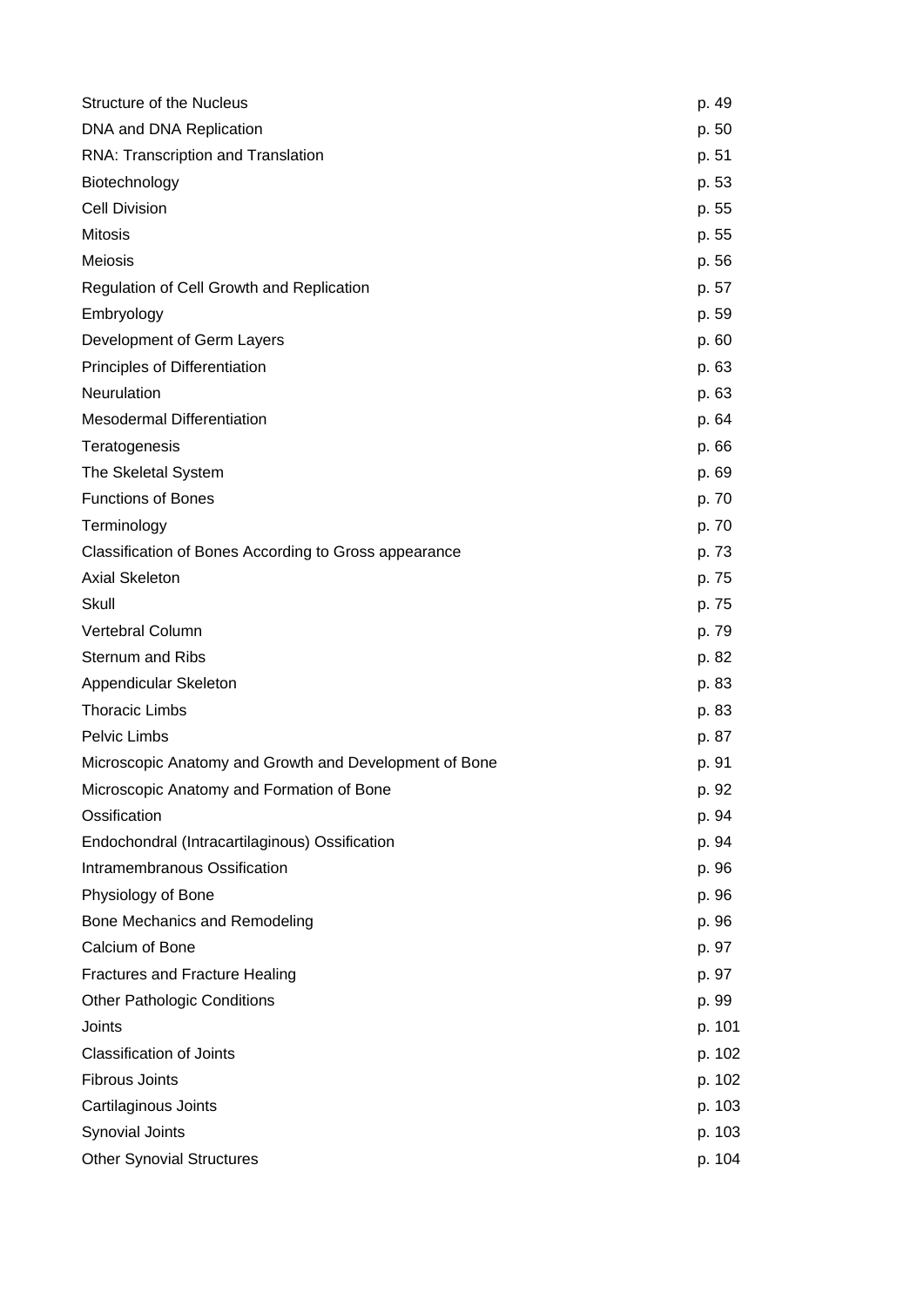| Movements of Joints                        | p. 104 |
|--------------------------------------------|--------|
| <b>Types of Synovial Joints</b>            | p. 106 |
| Joints of the Axial Skeleton               | p. 107 |
| Joints of the Appendicular Skeleton        | p. 108 |
| Joints of the Thoracic Limb                | p. 108 |
| Joints of the Pelvic Limb                  | p. 111 |
| Pathology of Joints and Related Structures | p. 117 |
| Anatomy of the Muscular System             | p. 121 |
| Anatomical Nomenclature of Muscles         | p. 122 |
| <b>Types of Muscle Tissue</b>              | p. 122 |
| Skeletal Muscle Organization               | p. 122 |
| <b>Muscle Attachments</b>                  | p. 123 |
| <b>Functional Grouping of Muscles</b>      | p. 124 |
| <b>Synovial Structures</b>                 | p. 126 |
| Muscles of the Thoracic Limb               | p. 127 |
| Extrinsic Muscles of the Thoracic Limb     | p. 130 |
| Muscles Acting on the Shoulder Joint       | p. 131 |
| Muscles Acting on the Elbow                | p. 132 |
| Muscles Acting on the Distal Limb          | p. 133 |
| Muscles of the Pelvic Limb                 | p. 135 |
| Muscles Acting on the Hip Joint            | p. 135 |
| Muscles Acting on the Stifle               | p. 141 |
| Muscles Acting on the Hock                 | p. 142 |
| Muscles Acting on the Digit                | p. 142 |
| Muscles of the Head                        | p. 143 |
| <b>Muscles of Mastication</b>              | p. 143 |
| Muscles of Facial Expression               | p. 144 |
| Other Muscles of the Head                  | p. 144 |
| Muscles of the Trunk and Neck              | p. 145 |
| Extensors of the Vertebral Column          | p. 145 |
| Flexors of the Vertebral Column            | p. 150 |
| <b>Abdominal Muscles</b>                   | p. 150 |
| Muscles of Respiration                     | p. 151 |
| The Equine Foot and Passive Stay Apparaus  | p. 153 |
| Structure of the Foot                      | p. 154 |
| <b>Bones and Cartilages</b>                | p. 154 |
| <b>Cornified Tissues</b>                   | p. 155 |
| Tendons                                    | p. 159 |
| Ligaments                                  | p. 160 |
| <b>Synovial Structures</b>                 | p. 162 |
| Function                                   | p. 163 |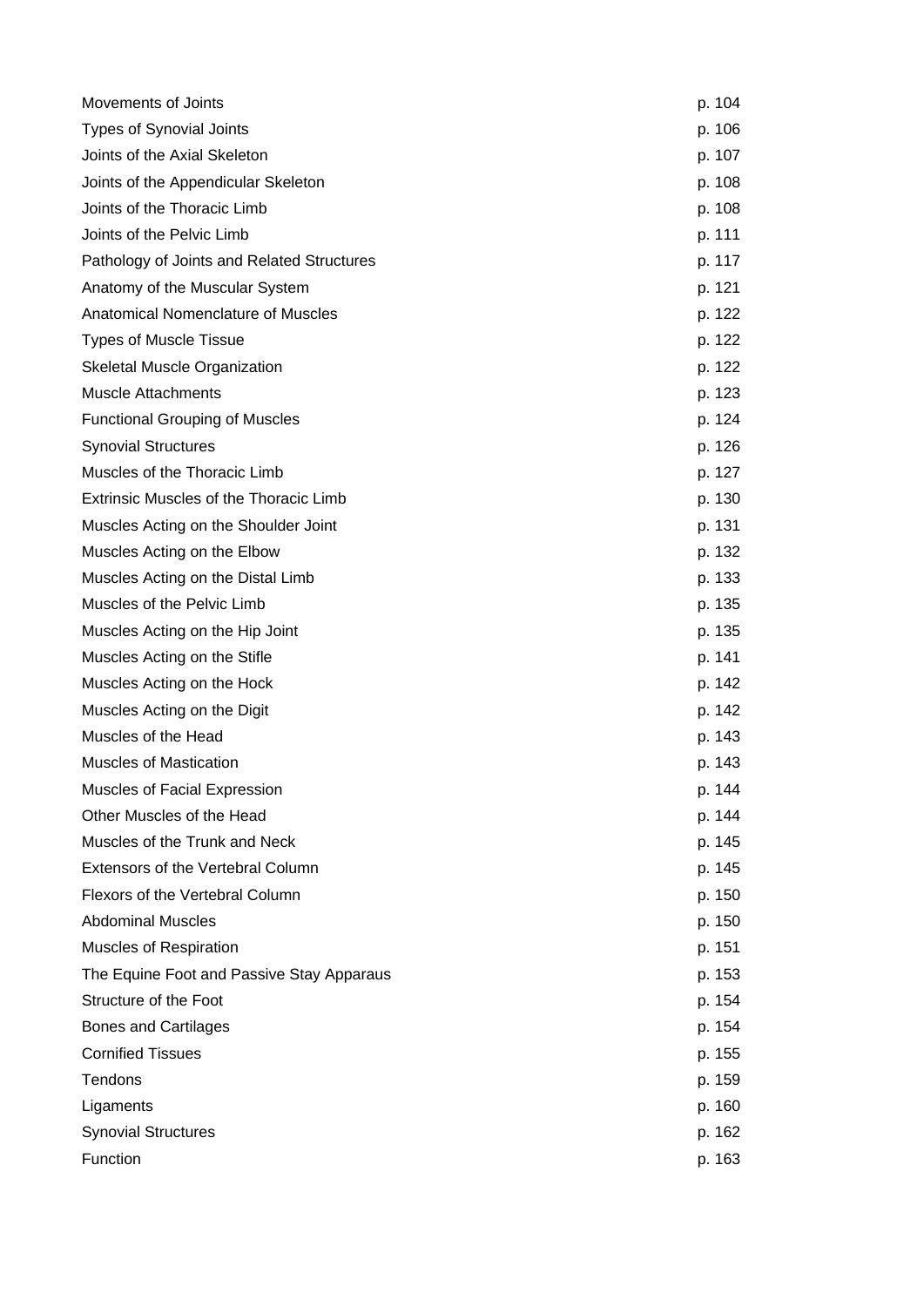| Concussion and Storage of Energy             | p. 163 |
|----------------------------------------------|--------|
| <b>Stay Apparatus</b>                        | p. 163 |
| <b>Thoracic Limb</b>                         | p. 164 |
| Pelvic Limb                                  | p. 166 |
| Microscopic Anatomy and Physiology of Muscle | p. 171 |
| <b>Skeletal Muscle</b>                       | p. 172 |
| <b>Structure</b>                             | p. 172 |
| Excitation, Contraction, and Relaxation      | p. 175 |
| <b>Strength of Contraction</b>               | p. 179 |
| Drugs That Affect Skeletal Muscle Function   | p. 181 |
| <b>Types of Muscle Contraction</b>           | p. 182 |
| Smooth Muscle                                | p. 182 |
| <b>Structure</b>                             | p. 183 |
| Stress-Relaxation                            | p. 183 |
| <b>Contraction and Relaxation</b>            | p. 184 |
| Role and Sources of Calcium                  | p. 184 |
| <b>Action Potentials and Slow Waves</b>      | p. 185 |
| Autonomic Innervation                        | p. 186 |
| <b>Cardiac Muscle</b>                        | p. 187 |
| <b>Excitation and Contraction</b>            | p. 187 |
| Cardiac Hypertrophy                          | p. 188 |
| Anatomy of the Nervous System                | p. 189 |
| Microscopic Neuroanatomy                     | p. 192 |
| Embryology                                   | p. 194 |
| <b>Central Nervous System</b>                | p. 197 |
| <b>Brain</b>                                 | p. 197 |
| Meninges                                     | p. 200 |
| <b>Spinal Cord</b>                           | p. 202 |
| Peripheral Nervous System                    | p. 205 |
| <b>Spinal Nerves</b>                         | p. 205 |
| <b>Cranial Nerves</b>                        | p. 206 |
| Autonomic Nervous System                     | p. 206 |
| Sympathetic Nervous System                   | p. 208 |
| Parasympathetic Nervous System               | p. 211 |
| <b>Enteric Nervous System</b>                | p. 212 |
| Physiology of the Nervous System             | p. 213 |
| Functional Regions of the Neuron             | p. 214 |
| Physiology of the Nerve Impulse              | p. 214 |
| Conduction Velocity and Myelination          | p. 216 |
| SynapticTransmission                         | p. 217 |
| Neurotransmitters                            | p. 220 |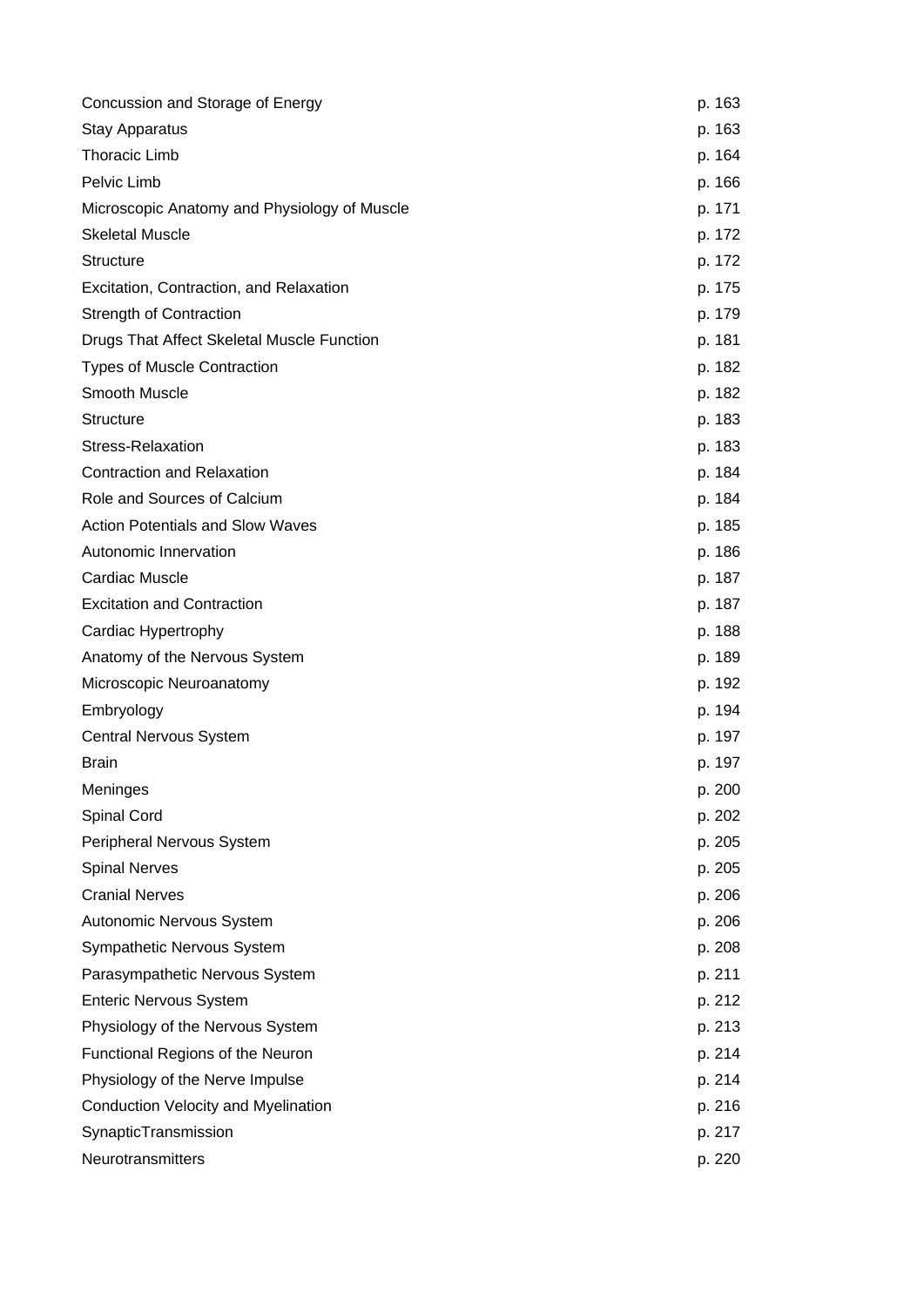| <b>Neural Control of Skeletal Muscle</b>         | p. 221 |
|--------------------------------------------------|--------|
| Reflexes Involving Skeletal Muscle Contraction   | p. 222 |
| <b>Voluntary Movement</b>                        | p. 223 |
| Physiology of the Autonomic Nervous System       | p. 224 |
| Regulation of Autonomic Nervous System Activity  | p. 224 |
| Autonomic Neurotransmitters and Their Receptors  | p. 226 |
| Regeneration and Repair in the Nervous System    | p. 227 |
| Sense Organs                                     | p. 229 |
| <b>Sensory Receptors</b>                         | p. 230 |
| Somatosensation                                  | p. 232 |
| Pain                                             | p. 232 |
| Proprioception                                   | p. 233 |
| Touch                                            | p. 234 |
| <b>Visceral Sensations</b>                       | p. 234 |
| <b>Chemical Senses</b>                           | p. 234 |
| Gustation                                        | p. 234 |
| Olfaction                                        | p. 235 |
| Hearing and Balance                              | p. 236 |
| <b>External Ear</b>                              | p. 236 |
| Middle Ear                                       | p. 238 |
| <b>Internal Ear</b>                              | p. 238 |
| Physiology of Hearing                            | p. 239 |
| <b>Mechanisms of Balance</b>                     | p. 242 |
| Vision                                           | p. 245 |
| Ocular Adnexa                                    | p. 245 |
| Globe                                            | p. 247 |
| Lens                                             | p. 250 |
| Visual Field and Light Path                      | p. 251 |
| Visual Pathways of the Brain                     | p. 251 |
| Endocrinology                                    | p. 253 |
| Hormones and Their Receptors                     | p. 254 |
| <b>Chemical Classes of Hormones</b>              | p. 254 |
| Eicosanoids                                      | p. 255 |
| <b>Hormone Receptors</b>                         | p. 256 |
| <b>Cellular Effects of Peptide Hormones</b>      | p. 256 |
| Cellular Effects of Steroid and Thyroid Hormones | p. 259 |
| Negative and Positive Feedback Regulation        | p. 259 |
| Hypothalamopituitary Axis                        | p. 260 |
| Hormones of the Neurohypophysis                  | p. 262 |
| Hormones of the Adenohypophysis                  | p. 263 |
| Growth Hormone                                   | p. 263 |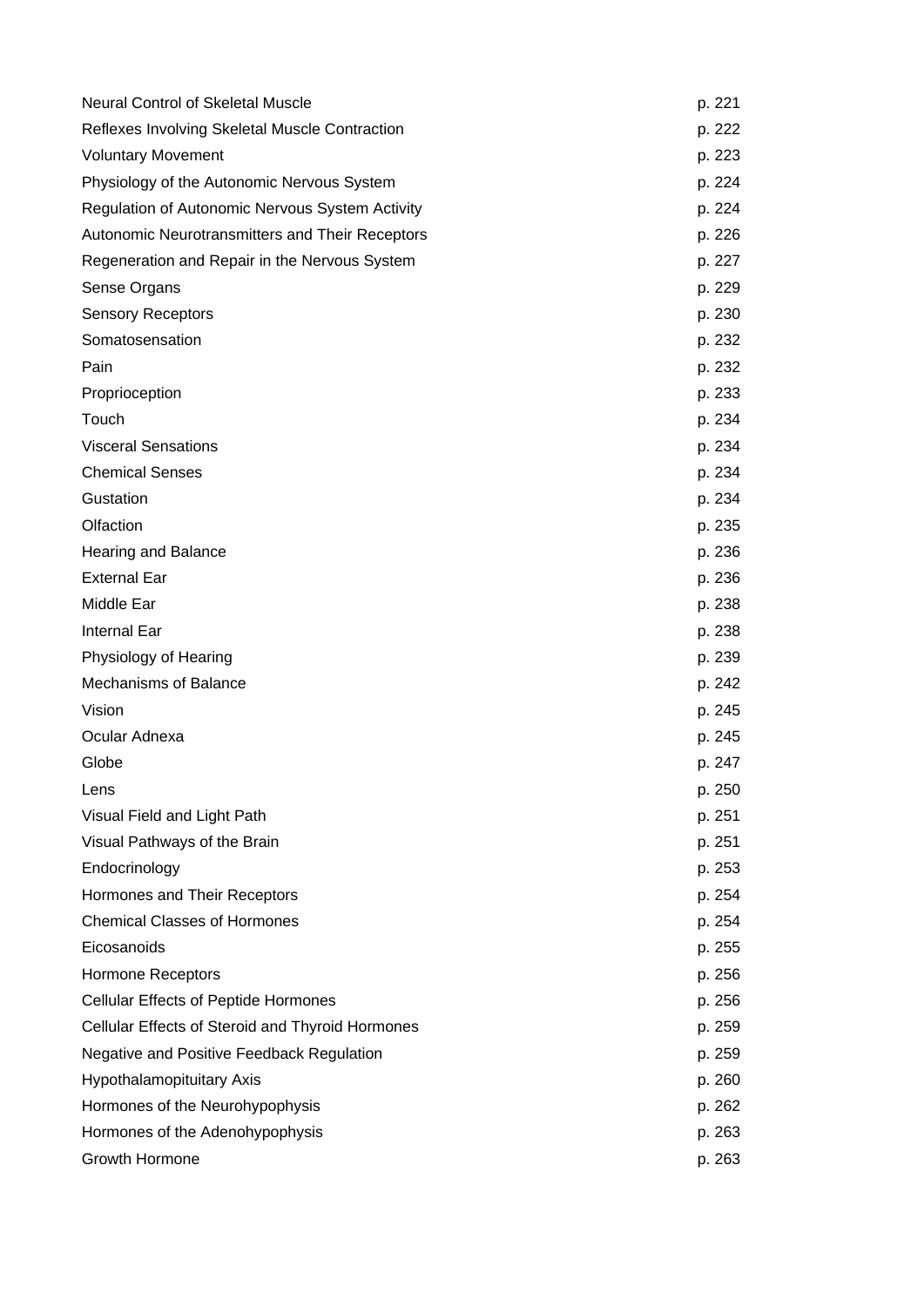| Adrenocorticotropic Hormone                  | p. 264 |
|----------------------------------------------|--------|
| <b>Thyroid-Stimulating Hormone</b>           | p. 265 |
| <b>Other Endocrine Glands</b>                | p. 268 |
| <b>Parathyroid Glands</b>                    | p. 268 |
| Pancreatic Islets                            | p. 270 |
| Epiphysis (Pineal Gland)                     | p. 271 |
| The Integument                               | p. 273 |
| Integument                                   | p. 274 |
| Skin                                         | p. 274 |
| Epidermis                                    | p. 274 |
| Dermis                                       | p. 275 |
| Hypodermis                                   | p. 276 |
| Adnexa of the Skin                           | p. 276 |
| Hair                                         | p. 276 |
| Glands                                       | p. 278 |
| <b>Modified Epidermis</b>                    | p. 279 |
| Hooves                                       | p. 280 |
| Horns                                        | p. 282 |
| Dewclaws                                     | p. 283 |
| <b>Chestnuts and Ergots</b>                  | p. 283 |
| Coat Color in Horses                         | p. 283 |
| Wool                                         | p. 285 |
| Blood and Other Body Fluids                  | p. 287 |
| <b>Blood</b>                                 | p. 288 |
| Formed Elements of Blood and Hematopoiesis   | p. 289 |
| Erythrocytes                                 | p. 290 |
| Platelets                                    | p. 293 |
| Leukocytes                                   | p. 294 |
| Plasma and Serum                             | p. 295 |
| Blood pH                                     | p. 296 |
| Hemostasis and Coagulation                   | p. 296 |
| Platelets and the Endothelium                | p. 297 |
| Intrinsic and Extrinsic Coagulation Pathways | p. 297 |
| Lymph                                        | p. 300 |
| <b>Serous Fluids</b>                         | p. 300 |
| Body Defenses and the Immune System          | p. 301 |
| Nonspecific Defenses                         | p. 302 |
| Specific Immune Response                     | p. 304 |
| <b>B</b> Lymphocytes                         | p. 304 |
| Immunoglobulins                              | p. 305 |
| T Cells and Cell-Mediated Immunity           | p. 306 |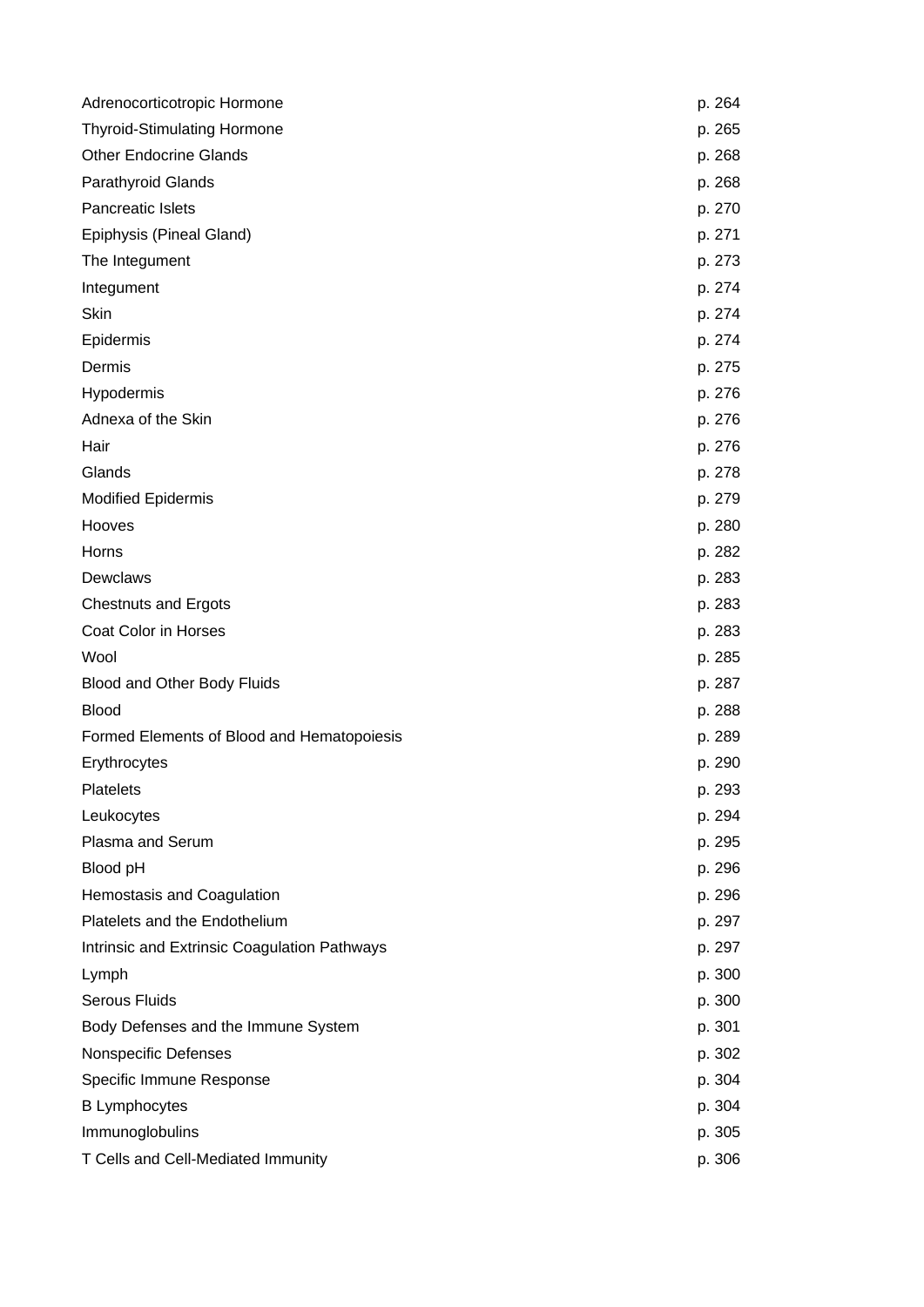| Lymphocyte Origin, Development, and Residence                             | p. 308 |
|---------------------------------------------------------------------------|--------|
| <b>Active and Passive Immunities</b>                                      | p. 308 |
| Immunological Surveillance                                                | p. 308 |
| <b>Lymphatic System</b>                                                   | p. 309 |
| <b>Lymphatic Vessels</b>                                                  | p. 309 |
| Lymph Nodes                                                               | p. 309 |
| Spleen                                                                    | p. 312 |
| Thymus                                                                    | p. 313 |
| Tonsils                                                                   | p. 314 |
| Anatomy of the Cardiovascular System                                      | p. 315 |
| Heart                                                                     | p. 316 |
| Pericardium                                                               | p. 316 |
| Cardiac Anatomy                                                           | p. 317 |
| Vessels                                                                   | p. 320 |
| <b>Blood Vessels</b>                                                      | p. 320 |
| <b>Lymphatic Vessels</b>                                                  | p. 320 |
| <b>Pulmonary Circulation</b>                                              | p. 320 |
| <b>Systemic Circulation</b>                                               | p. 321 |
| Aorta                                                                     | p. 322 |
| Arterial Distribution to the Head                                         | p. 323 |
| Arterial Distribution to the Thoracic Limb                                | p. 323 |
| Arterial Distribution to the Pelvic Limb                                  | p. 324 |
| Veins                                                                     | p. 325 |
| Cranial Vena Cava                                                         | p. 326 |
| Caudal Vena Cava                                                          | p. 327 |
| <b>Portal System</b>                                                      | p. 327 |
| <b>Fetal Circulation</b>                                                  | p. 327 |
| Basic Design and Function of the Cardiovascular System                    | p. 332 |
| Cardiac Cycle                                                             | p. 333 |
| Systole                                                                   | p. 336 |
| <b>Diastole</b>                                                           | p. 336 |
| <b>Heart Sounds and Murmurs</b>                                           | p. 336 |
| Imaging the Heart                                                         | p. 337 |
| <b>Electrical Activity of the Heart</b>                                   | p. 337 |
| Sinoatrial Node and Heart Rate                                            | p. 337 |
| Atrioventricular Node and Other Specialized Conductive Cells in the Heart | p. 339 |
| Electrocardiography and Arrhythmias                                       | p. 339 |
| Cardiac Output and Its Regulation                                         | p. 340 |
| Ventricular Filling and Stroke Volume                                     | p. 340 |
| Cardiac Contractility and Stroke Volume                                   | p. 341 |
| <b>Structure and Function of Blood Vessels</b>                            | p. 341 |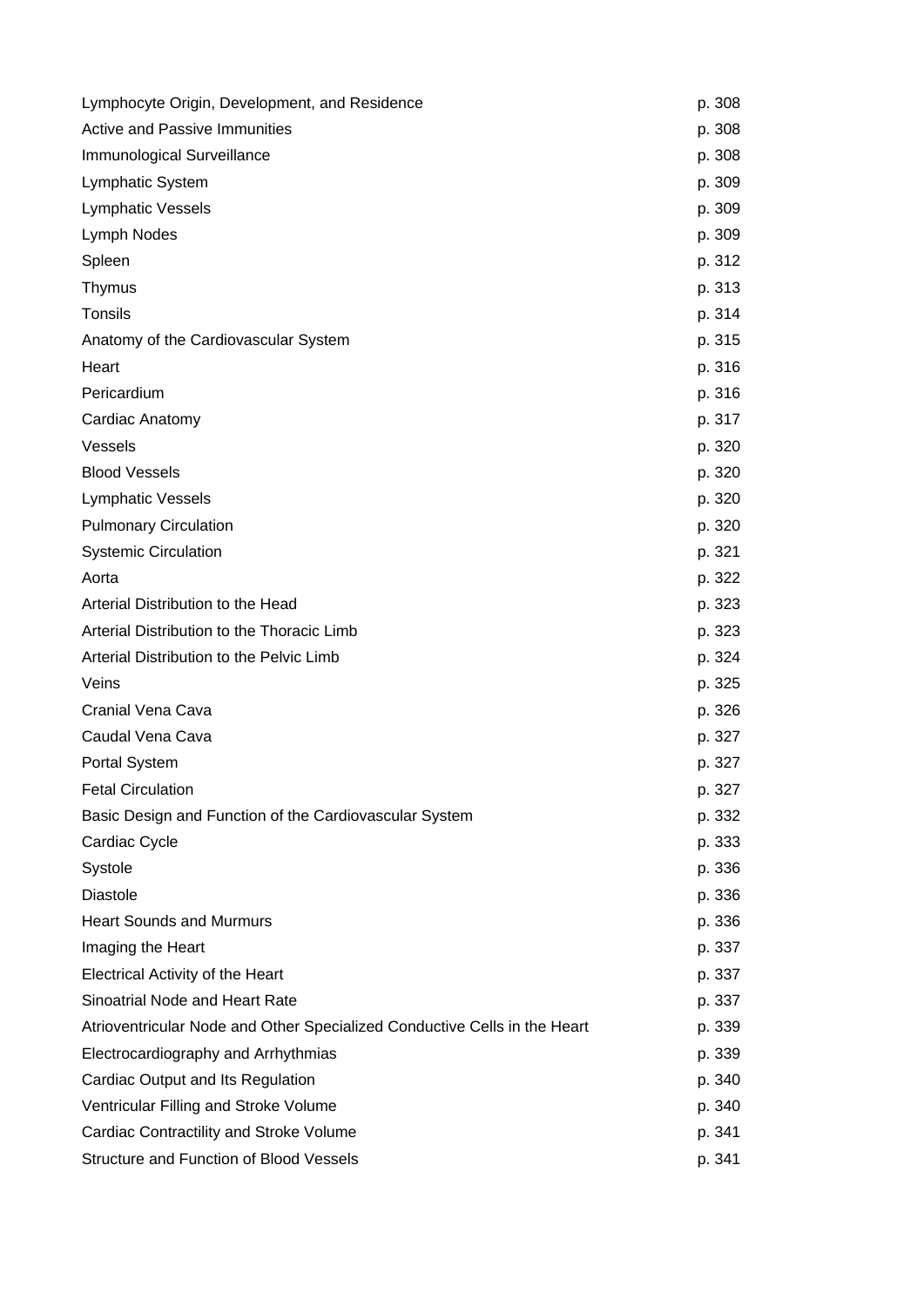| Microscopic Structure of Blood Vessels                  | p. 341 |
|---------------------------------------------------------|--------|
| Function of Blood Vessels                               | p. 342 |
| Regulation of Arterial Blood Pressure and Blood Volume  | p. 344 |
| <b>Neural Reflexes</b>                                  | p. 345 |
| <b>Humoral Agents</b>                                   | p. 345 |
| Paracrine Agents                                        | p. 346 |
| Cardiovascular Function During Exercise and Hypovolemia | p. 346 |
| The Respiratory System                                  | p. 349 |
| <b>Upper Respiratory Tract</b>                          | p. 350 |
| <b>Nose</b>                                             | p. 350 |
| <b>Paranasal Sinuses</b>                                | p. 352 |
| Pharynx                                                 | p. 354 |
| Larynx                                                  | p. 354 |
| Trachea and Bronchi                                     | p. 357 |
| Thorax                                                  | p. 357 |
| Lungs                                                   | p. 358 |
| Pleura                                                  | p. 360 |
| Physiology of Respiration                               | p. 360 |
| Ventilation                                             | p. 360 |
| Gas Exchange                                            | p. 363 |
| Gas Transport in Blood                                  | p. 365 |
| <b>Control of Ventilation</b>                           | p. 366 |
| Anatomy of the Digestive System                         | p. 369 |
| Organization of the Digestive System                    | p. 370 |
| Mouth                                                   | p. 371 |
| Teeth                                                   | p. 372 |
| Tongue                                                  | p. 377 |
| Pharynx                                                 | p. 378 |
| Tonsils                                                 | p. 378 |
| Esophagus                                               | p. 380 |
| Simple Stomach                                          | p. 380 |
| <b>Ruminant Stomach</b>                                 | p. 381 |
| Ruminoreticulum                                         | p. 384 |
| Omasum                                                  | p. 385 |
| Abomasum                                                | p. 385 |
| Small Intestine                                         | p. 385 |
| Large Intestine                                         | p. 387 |
| Ruminants                                               | p. 387 |
| Pig                                                     | p. 387 |
| Horse                                                   | p. 388 |
| <b>Peritoneal Features</b>                              | p. 388 |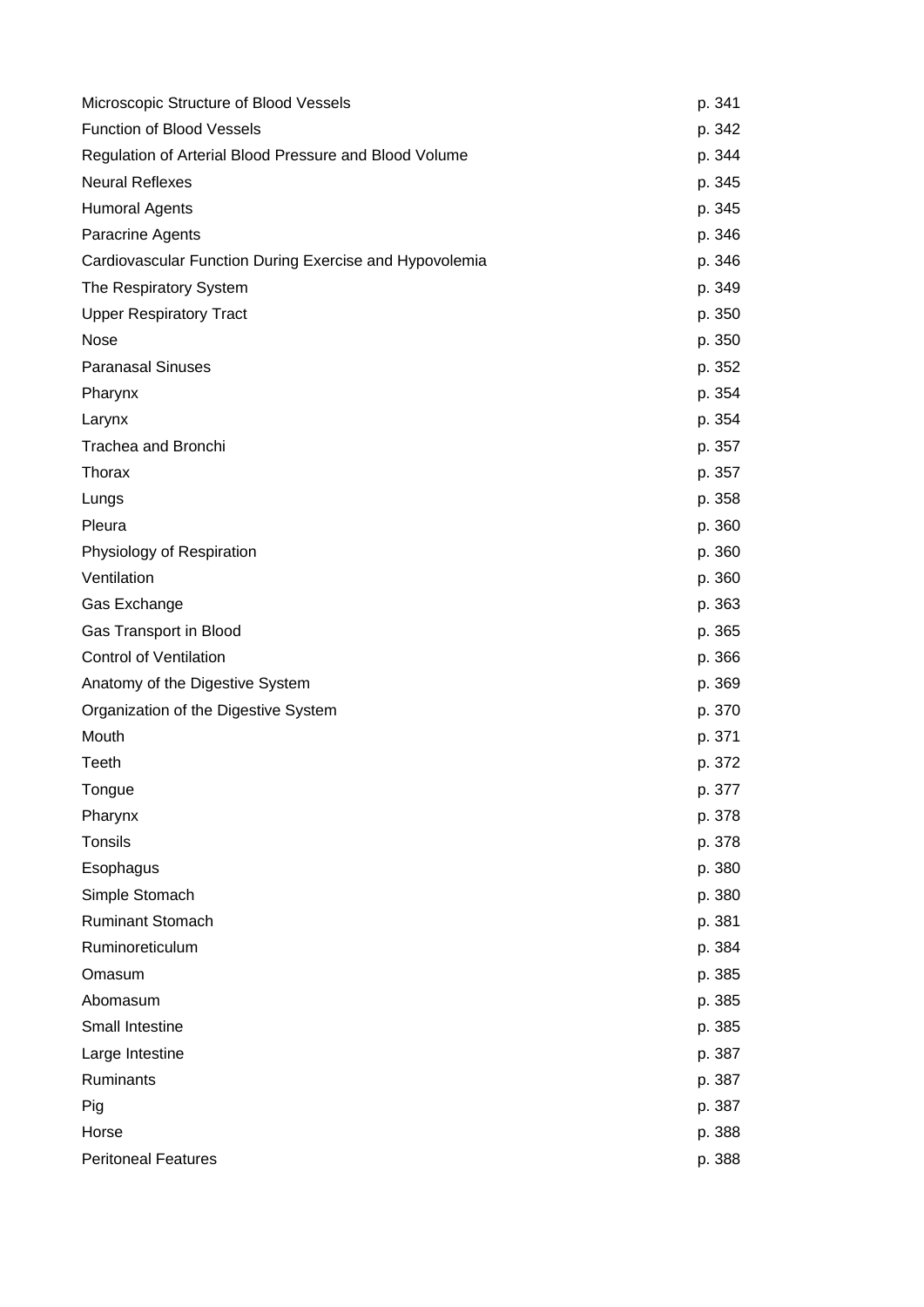| <b>Accessory Digestive Organs</b>                               | p. 389 |
|-----------------------------------------------------------------|--------|
| <b>Salivary Glands</b>                                          | p. 389 |
| Pancreas                                                        | p. 389 |
| Liver                                                           | p. 391 |
| Physiology of Digestion                                         | p. 395 |
| Pregastric Physiology                                           | p. 397 |
| <b>Prehension and Chewing</b>                                   | p. 397 |
| Saliva and Salivary Glands                                      | p. 397 |
| Swallowing                                                      | p. 398 |
| <b>Ruminant Forestomach</b>                                     | p. 398 |
| Fermentative Digestion                                          | p. 398 |
| <b>Forestomach Motility</b>                                     | p. 400 |
| Reticular, or Esophageal, Groove                                | p. 400 |
| Omasum                                                          | p. 401 |
| <b>Gastric Physiology</b>                                       | p. 401 |
| <b>Gastric Glands and Secretions</b>                            | p. 401 |
| <b>Gastric Motility</b>                                         | p. 402 |
| Physiology of the Small Intestine, Exocrine Pancreas, and Liver | p. 403 |
| Small Intestine Secretions and Motility                         | p. 403 |
| <b>Exocrine Pancreas</b>                                        | p. 404 |
| Liver Digestive Function and Secretion of Bile                  | p. 406 |
| Nutrient Absorption in the Small Intestine                      | p. 407 |
| Physiology of the Cecum and Colon                               | p. 409 |
| Cecum and Colon of the Horse                                    | p. 410 |
| <b>Rectum and Defecation</b>                                    | p. 410 |
| Neuroendocrine Control of Feeding                               | p. 411 |
| Nutrition and Metabolism                                        | p. 413 |
| Nutrition                                                       | p. 414 |
| Metabolism                                                      | p. 414 |
| Absorptive State: Anabolism                                     | p. 415 |
| Postabsorptive State: Catobolism                                | p. 417 |
| <b>Energy Needs During Exercise</b>                             | p. 418 |
| <b>Blood Glucose in Ruminants</b>                               | p. 419 |
| Ketosis                                                         | p. 419 |
| The Urinary System                                              | p. 421 |
| Anatomy of the Kidney                                           | p. 422 |
| <b>Blood and Nerve Supply</b>                                   | p. 424 |
| Ureters, Urinary Bladder, and Urethra                           | p. 424 |
| Micturition                                                     | p. 426 |
| Overview of Function and Histology of the Kidneys               | p. 426 |
| <b>Glomerular Filtration</b>                                    | p. 429 |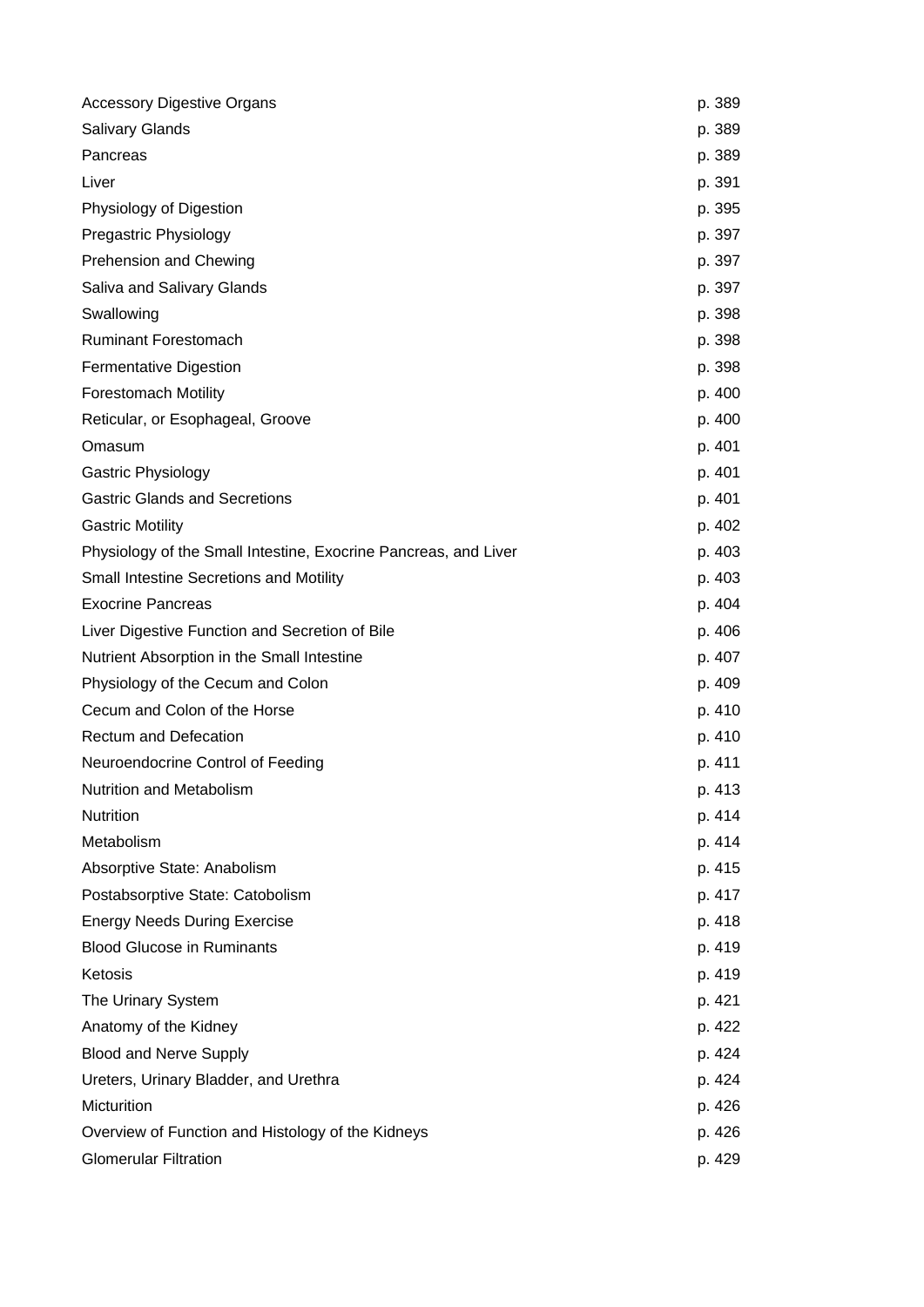| <b>Proximal Tubule Transport</b>                                                                | p. 430 |
|-------------------------------------------------------------------------------------------------|--------|
| Concentration and Dilution of Urine: Role of the Loop of Henle and Collecting Duct<br>Transport | p. 431 |
| Sodium Chloride and Water Reabsorption by the Loop of Henle                                     | p. 432 |
| <b>Collecting Duct Transport and Antidiuretic Hormone</b>                                       | p. 433 |
| Osmotic Regulation of Antidiuretic Hormone                                                      | p. 434 |
| Polyuria and Polydipsia                                                                         | p. 434 |
| Sodium, Potassium, and Aldosterone                                                              | p. 434 |
| Urine Acidification                                                                             | p. 436 |
| Regulation of Acid-Base Balance                                                                 | p. 436 |
| <b>Extracellular and Intracellular Buffers</b>                                                  | p. 436 |
| Classification of Alkalosis and Acidosis and Compensation                                       | p. 438 |
| Anatomy of the Male Reproductive System                                                         | p. 441 |
| <b>Testis</b>                                                                                   | p. 442 |
| Epididymis                                                                                      | p. 444 |
| <b>Ductus Deferens</b>                                                                          | p. 444 |
| Scrotum                                                                                         | p. 445 |
| <b>Inguinal Canal</b>                                                                           | p. 447 |
| Descent of the Testis                                                                           | p. 447 |
| Castration                                                                                      | p. 449 |
| <b>Accessory Sex Glands</b>                                                                     | p. 449 |
| Ampullae                                                                                        | p. 450 |
| <b>Vesicular Glands</b>                                                                         | p. 450 |
| <b>Prostate Gland</b>                                                                           | p. 450 |
| <b>Bulbourethral Glands</b>                                                                     | p. 451 |
| Penis                                                                                           | p. 451 |
| Prepuce                                                                                         | p. 453 |
| Muscles of the Male Genitalia                                                                   | p. 453 |
| Blood and Nerve Supply of the Male Genitalia                                                    | p. 453 |
| Physiology of Male Reproduction                                                                 | p. 455 |
| Seminiferous Tubules and Spermatogenesis                                                        | p. 456 |
| Seminiferous Tubules                                                                            | p. 456 |
| Germ Cells and Spermatogenesis                                                                  | p. 457 |
| Spermatozoa Morphology and Spermatogenesis                                                      | p. 457 |
| Rates and Timing of Spermatogenesis                                                             | p. 460 |
| Epididymis                                                                                      | p. 460 |
| Semen and Semen Technology                                                                      | p. 461 |
| Hormones of Male Reproduction                                                                   | p. 462 |
| <b>Endocrine Regulation of Testicular Function</b>                                              | p. 462 |
| <b>Testosterone and Its Effects</b>                                                             | p. 463 |
| Erection and Ejaculation                                                                        | p. 463 |
| Anatomy of the Female Reproductive System                                                       | p. 465 |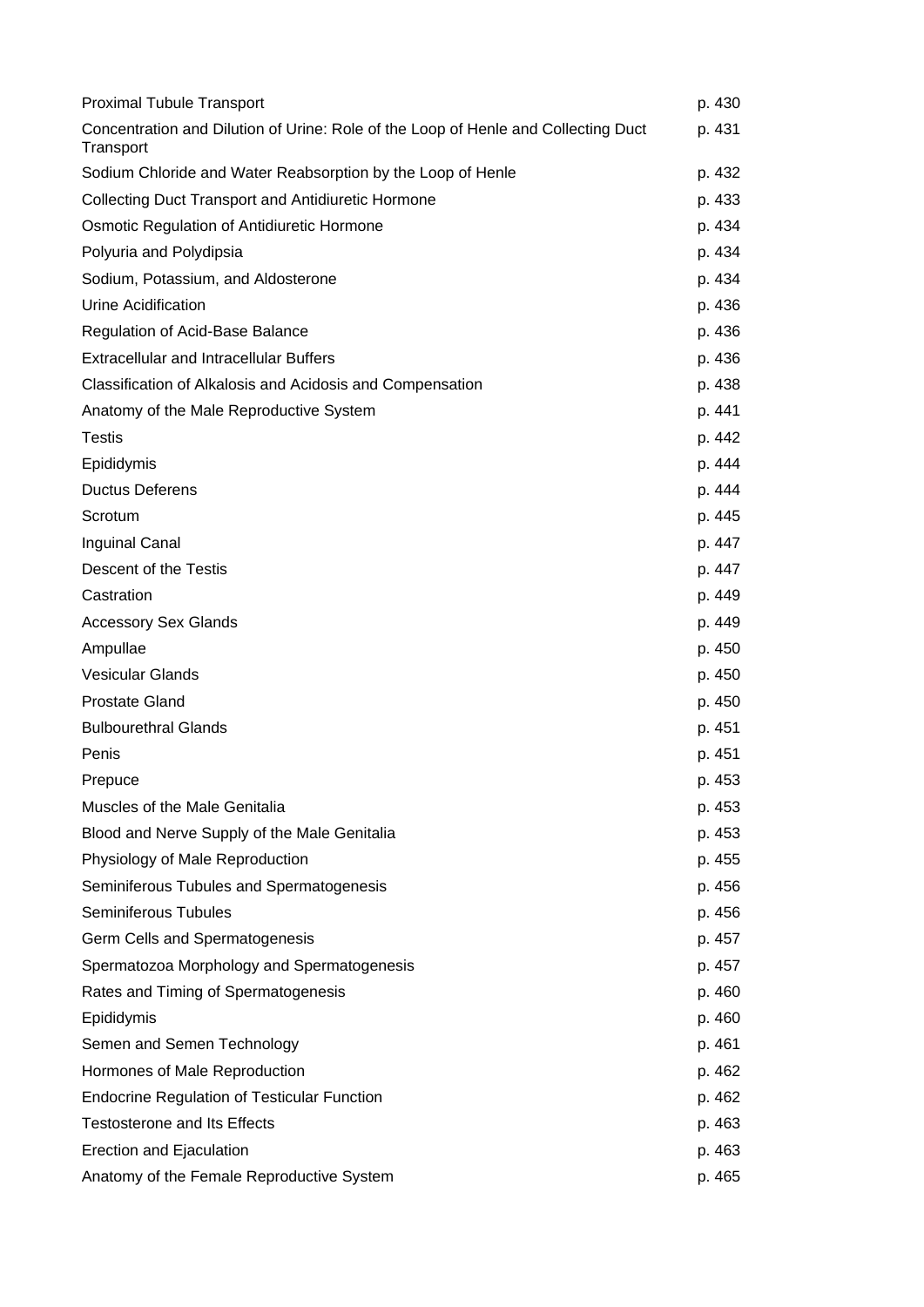| Ovaries                                                 | p. 466 |
|---------------------------------------------------------|--------|
| <b>Uterine Tubes</b>                                    | p. 468 |
| <b>Uterus</b>                                           | p. 469 |
| Vagina                                                  | p. 471 |
| Vestibule and Vulva                                     | p. 472 |
| Blood and Nerve Supply of the Female Reproductive Tract | p. 473 |
| The Overy and Estrous Cycles                            | p. 475 |
| Oogenesis                                               | p. 476 |
| <b>Secondary Follicles</b>                              | p. 476 |
| Hormones and Follicular Development                     | p. 477 |
| Ovulation                                               | p. 481 |
| Luteinizing Hormone Surge                               | p. 481 |
| Spontaneous and Reflex Ovulators                        | p. 481 |
| <b>Seasonal Transition</b>                              | p. 481 |
| Corpus Luteum                                           | p. 482 |
| Phases of the Estrous Cycle                             | p. 483 |
| Proestrus                                               | p. 484 |
| <b>Estrus</b>                                           | p. 484 |
| <b>Metestrus</b>                                        | p. 484 |
| <b>Diestrus and Anestrus</b>                            | p. 484 |
| Puberty                                                 | p. 484 |
| Specifics of Selected Estrous Cycles                    | p. 485 |
| Mare                                                    | p. 485 |
| Cow                                                     | p. 485 |
| Ewe                                                     | p. 486 |
| Sow                                                     | p. 487 |
| <b>Pregnancy and Parturition</b>                        | p. 489 |
| Fertilization                                           | p. 490 |
| Spermatozoa Transport and Viability                     | p. 490 |
| Gamete Fusion and Early Embryonic Development           | p. 491 |
| Implantation and Placentation                           | p. 493 |
| Hormones of Pregnancy                                   | p. 496 |
| Progesterone                                            | p. 496 |
| Equine Chorionic Gonadotrophin                          | p. 497 |
| Relaxin                                                 | p. 497 |
| <b>Pregnancy Diagnosis</b>                              | p. 497 |
| Parturition                                             | p. 498 |
| <b>Late Gestation</b>                                   | p. 498 |
| Initiation of Parturition                               | p. 498 |
| Oxytocin                                                | p. 499 |
| <b>Fetal Presentations and Delivery</b>                 | p. 499 |